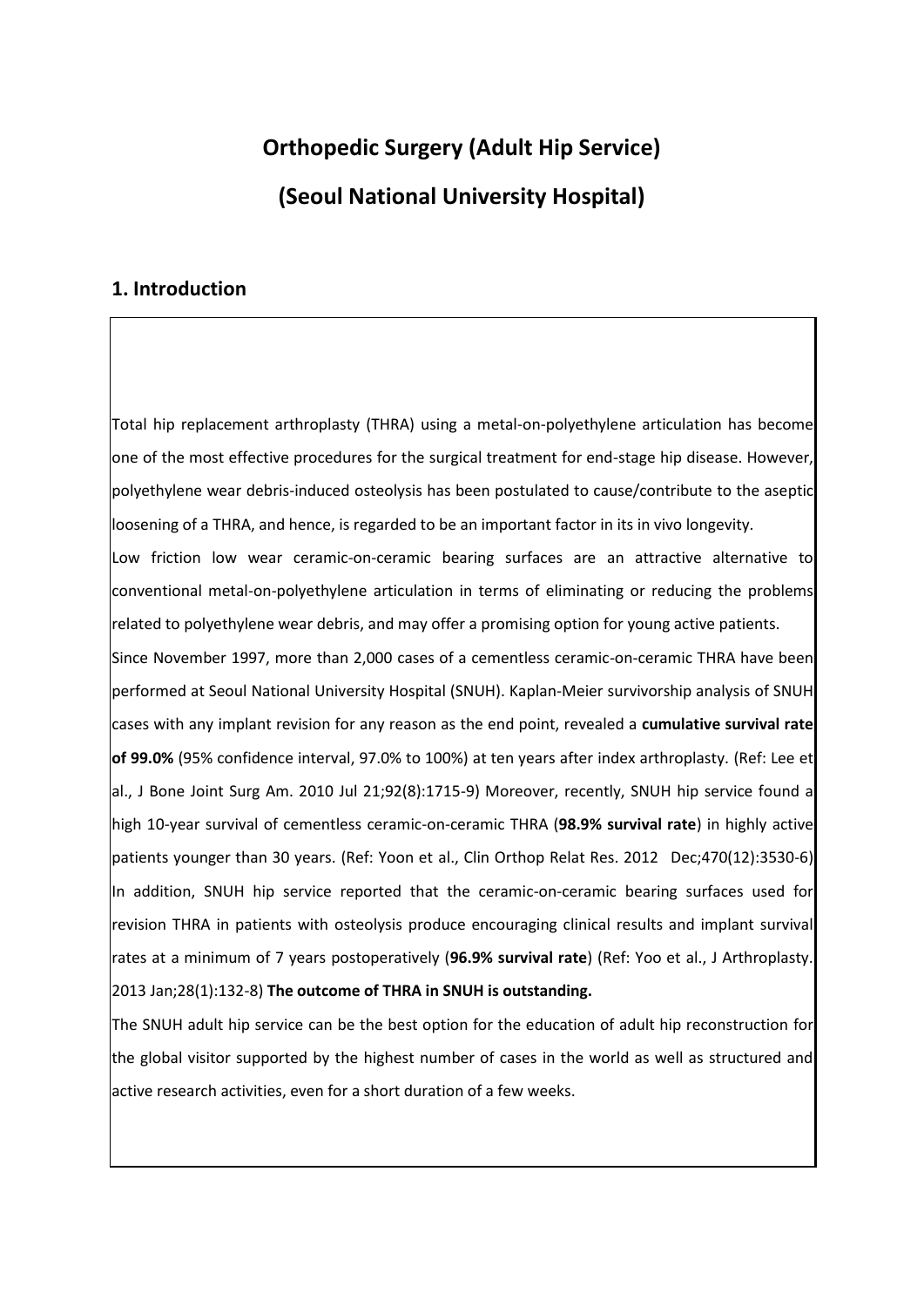## **2. Visiting Fellowship Program**

### **2-1. Short-term visiting fellowship program**

This is an integrated practical education course which provides experience of tens of hip disease patients within a few weeks and is purposed to let the trainee have a structured concept and knowledge of adult hip reconstruction surgery.

The trainee is expected to learn fundamental principles of adult hip reconstruction surgery mainly focused on hip arthroplasty including primary total hip arthroplasty, revision total hip arthroplasty, hip hemiarthroplasty, and so on. We hope this experience form relatively large number of hip disease patients could be effectively applied to their own practice in their own practical fields. Is it also expected that the introduction and discussions on a number of researches that take place at SNUH may develop new collaborations of adult hip researches by two countries.

**1) Duration:** 2 weeks or 4 weeks program courses, which are basically similar in contents; however more chances of participating in operation and in-depth discussion on issues of adult hip reconstruction are available in 4 week's program.

# **2) Educational contents**

**Adult hip reconstruction surgery**: Indication and technical principles of each operation technique

**Post-operative care**: post-operative rehabilitation, complication management, follow-up period and check-up lists

**Conferences**: decision making of difficult cases, discussion on interesting cases and updated publication

**Research meeting**: clinical, translational research activities of SNUH adult hip service

**Other activities**: Observation of outpatients clinic and invitation to other frequent meetings in hip society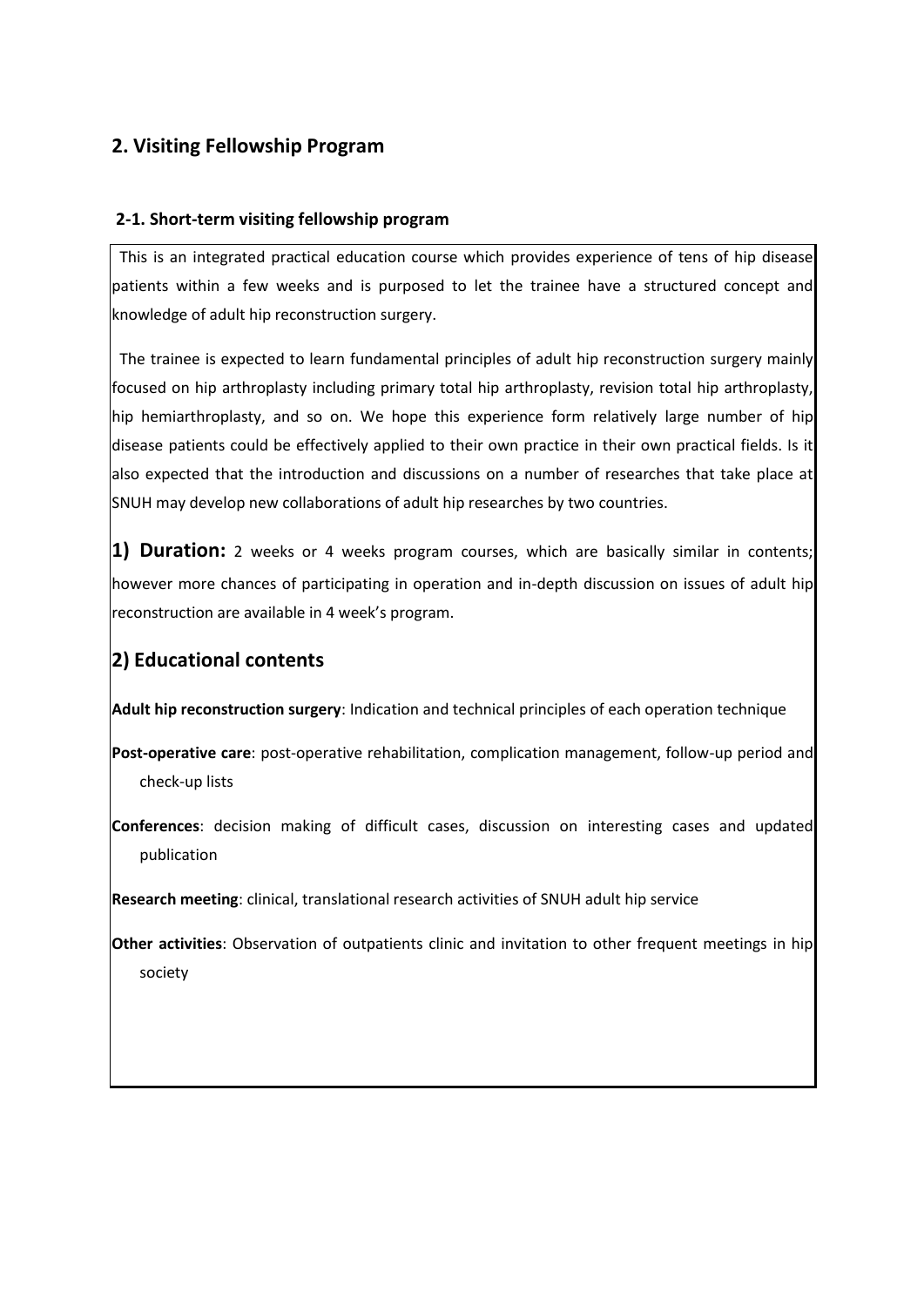### **2-2. Long-term visiting fellowship program**

Six months or 1-year program courses are available in long-term visiting program. Their educational contents are basically similar with those in short-term programs.

# **3. Faculty Member**

| <b>Name</b>    | <b>Position</b>     | E-mail          |
|----------------|---------------------|-----------------|
| Hee Joong Kim  | Professor           | oskim@snu.ac.kr |
| Jeong Joon Yoo | Associate Professor | jjyos@snu.ac.kr |
|                |                     |                 |
|                |                     |                 |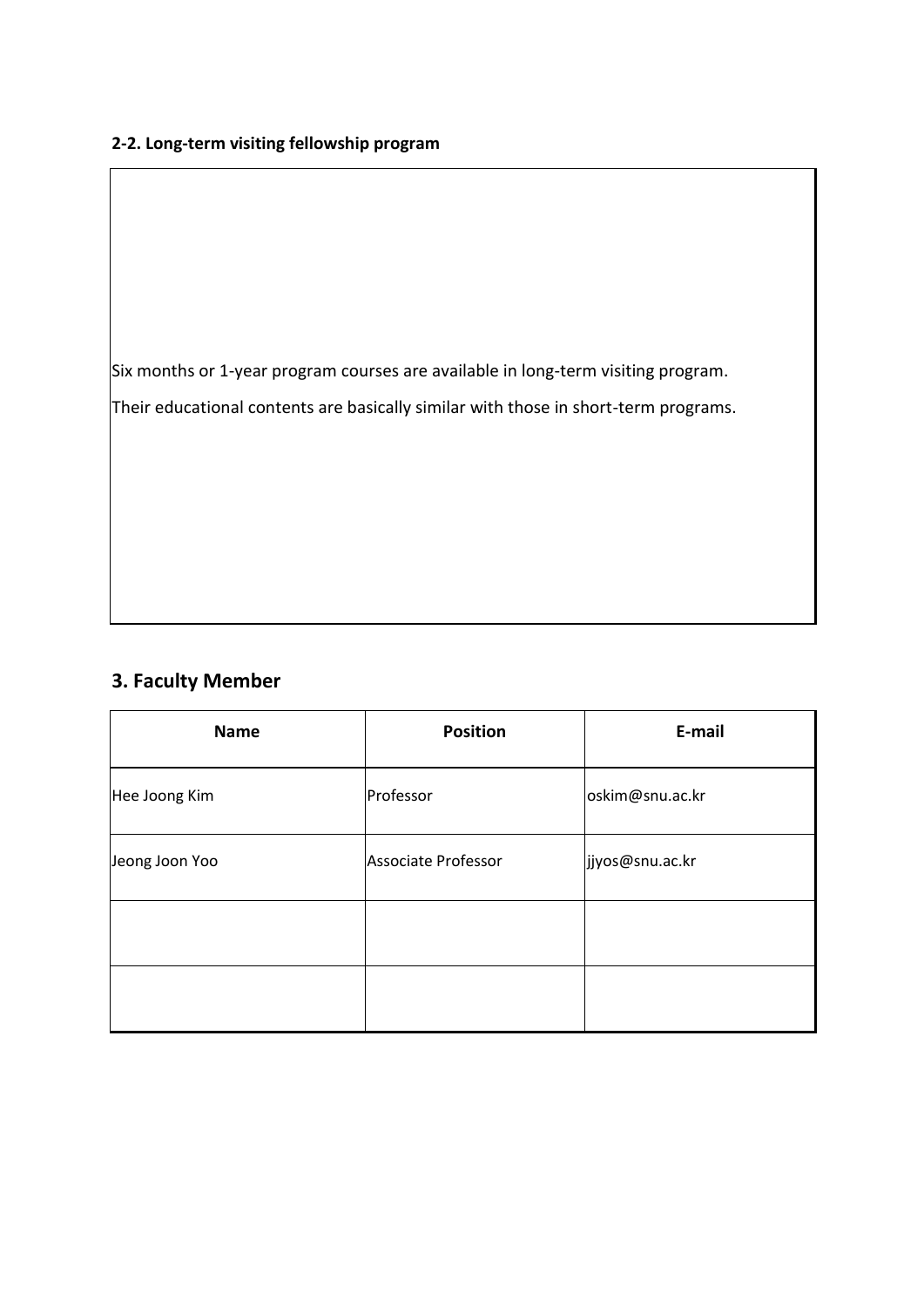## **Staffs**



**Hee Joong Kim, M.D., Ph.D.**

Professor of the Department of Orthopaedic Surgery, College of Medicine, Seoul National University, Laboratory of Musculoskeletal Biomedical Engineering

#### **Academic background**

1974-1980 College of Medicine, Seoul National University, Seoul, Korea 1980-1985 Internship and Residency in Orthopaedic Surgery, Seoul National University Hospital, Seoul, Korea 1989-1990 Clinical fellow, Department of Orthopedic Surgery, Seoul National University Hospital, Seoul, Korea 1993-1995 Research fellow, Department of Orthopedic Surgery, Mayo Clinic, Rochester, Minnesota, USA

#### **Memberships**

Chairman of the Board of Directors Elect of the Korean Orthopaedic Society Board member and Ex-president of the Korean Hip Society Board member and Ex-president of the Korean Orthopaedic Research Society Member of the Orthopedic Research Society Member of the Societe Internationale de Chirurgie Orthopedique et de Traumatologie (SICOT) Ex-vice-president of the Association Research Circulation Osseous (ARCO)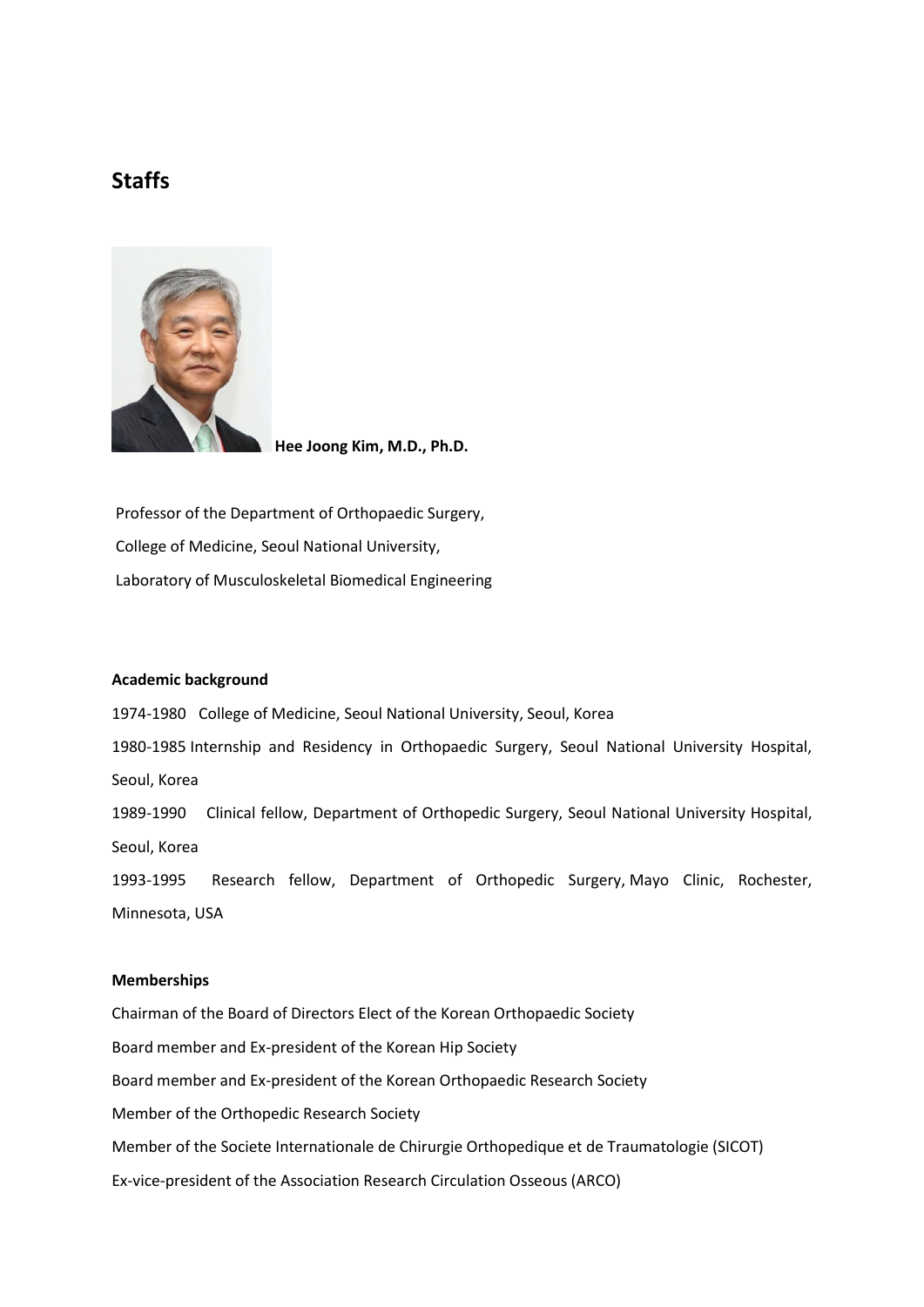

**Jeong Joon Yoo, M.D., Ph.D.**

Associate Professor of the Department of Orthopaedic Surgery, College of Medicine, Seoul National University, Laboratory of Musculoskeletal Biomedical Engineering

#### **Academic background**

1987-1993 College of Medicine, Seoul National University, Seoul, Korea 1993-1998 Internship and Residency in Orthopaedic Surgery, Seoul National University Hospital, Seoul, Korea 2001-2003 Clinical and Research fellow, Department of Orthopedic Surgery, Seoul National University Hospital, Seoul, Korea 2008-2010 Research fellow and Clinical instructor, Department of Orthopedic Surgery, Massachusetts General Hospital and Harvard Medical School, Boston, MA, USA

#### **Memberships**

Secretary and Treasurer Elect of the Korean Orthopaedic Association Secretary of the Editorial Committee of The Korean Hip Society Secretary of the Research Committee of The Korean Society of Bone Metabolism Member of the Korean Orthopaedic Research Society Member of the Korean Tissue Engineering and Regenerative Medicine Society Member of the The Korean Society for Biomaterials Member of the Orthopaedic Research Society Member of the Tissue Engineering and Regenerative Medicine International Society